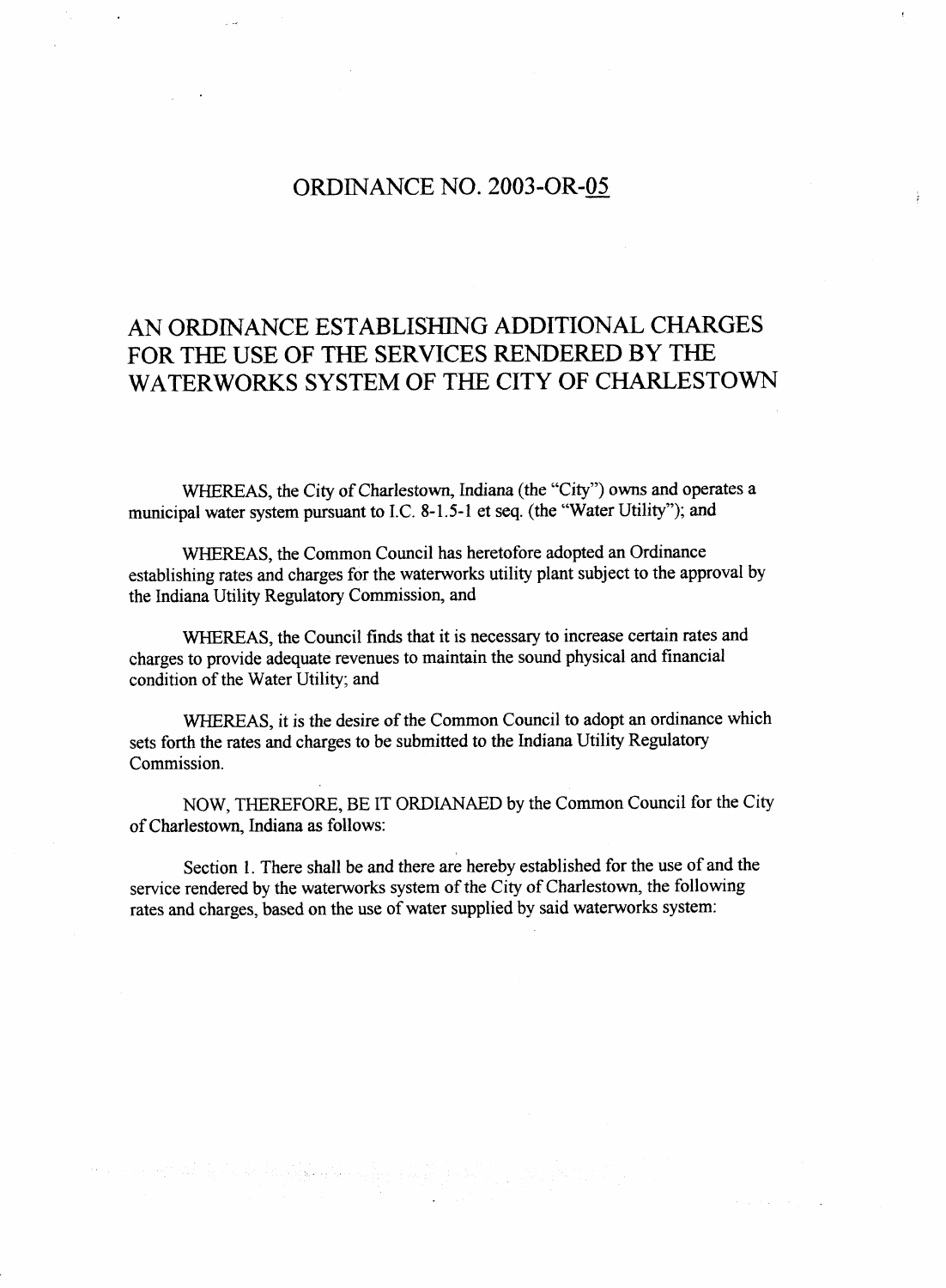<span id="page-1-0"></span>CHARLESTOWN MUNICIPAL WATER UTILITY Page 2 of 3 RECEIVED Schedule of Water Rates and Charges<br>IURC Cause No. 38383

 $-45$ 

**a** 

## lURC Cause No. '38383 **MAY** 2 **3 2003**

| (d) |                                                                | <b>Fire Protection Service</b>  |                                                                               | <b>INDIANA UTILITY</b><br>Per Annum EGULATORY COMMISSION |  |
|-----|----------------------------------------------------------------|---------------------------------|-------------------------------------------------------------------------------|----------------------------------------------------------|--|
|     |                                                                | Municipal hydrants, per hydrant | \$373.14                                                                      |                                                          |  |
|     |                                                                | Private hydrants, per hydrant   | \$373.14                                                                      |                                                          |  |
|     | <b>Automatic Sprinkler Charges</b>                             |                                 | به بینید. دو خودبیوارهیدهای در د<br><b>APPROVED</b><br>PER CONFIDENCE MINITES |                                                          |  |
|     |                                                                | inch connection                 | \$10.32                                                                       |                                                          |  |
|     | $1\frac{1}{2}$                                                 | inch connection                 | 23.28                                                                         | 1 6 2003<br>JUL                                          |  |
|     | 2                                                              | inch connection                 | 41.30                                                                         |                                                          |  |
|     | $2\frac{1}{2}$                                                 | inch connection                 | 64.58                                                                         |                                                          |  |
|     | 3                                                              | inch connection                 | 92.92                                                                         | Indiana Utility Regulatory Commission                    |  |
|     | 4                                                              | inch connection                 | 165.20                                                                        |                                                          |  |
|     | 6                                                              | inch connection                 | 373.32                                                                        |                                                          |  |
|     | 8                                                              | inch connection                 | 660.78                                                                        |                                                          |  |
| (e) | <b>Housing Authority</b>                                       |                                 |                                                                               | Per Month                                                |  |
|     | Flat rate per unit                                             |                                 |                                                                               | $$4.53*$                                                 |  |
|     | *Applicable only when metered consumption data is unavailable. |                                 |                                                                               |                                                          |  |

*(f)* Tap Charge

 $\mathcal{R}_{\bullet}$  .

| $5/8$ or $3/4$ inch meter | $$750.00**$ |
|---------------------------|-------------|
| Larger size meters        | At cost***  |

Each user at the time he is connected with the waterworks system shall pay a charge to cover the costs of: excavating and tapping the main; furnishing and installing service pipe from the main to the lot line; furnishing and installing corporation and stop cocks; and furnishing and installing meter pit (if outside), yoke, and meter. The charge for a  $5/8 - 3/4$  inch meter tap shall be \$750.00.

\*\*If a boring under a roadway is necessary to complete the tap service then the customer will be charged the actual cost of the time and materials CurrentIy(2003), *the* minimum charge for a road bore performed by the contractor equals \$300.00.

\*\*\*The charge for a tap larger than the  $5/8 - 3/4$  inch meter tap shall be the cost of labor, materials, power machinery, transportation, and overhead incurred for installing the tap, but shall not be less than the charge for a  $5/8 - 3/4$  inch meter tap.

(g) Disconnect/Reconnect Fee (Service Charge) \$35.00

 $\mathcal{A}_{\mathcal{A}}$ 

When service is turned off for non-payment of bill, or whenever for any reason beyond the control of the waterworks a re-establishment of service is required by any one customer, this fee will be charge by the waterworks to cover the cost of discontinuance and re-establishment of service. The fee together with any arrears due the waterworks, shall be paid by customer before service will be reestablished.

(continued on next page)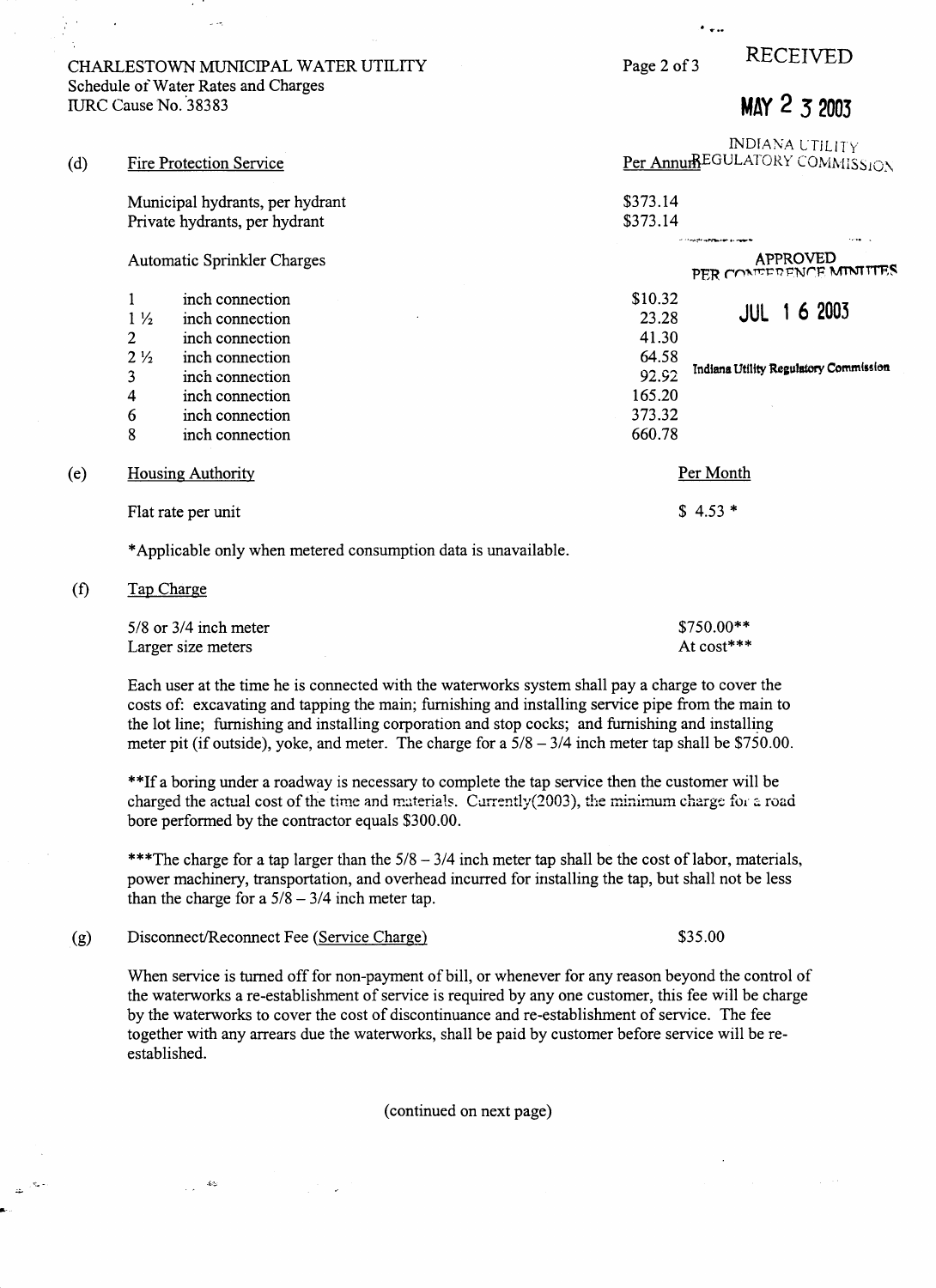**INDIANA UTILITY** (h) Late Payment Charge *REGULATORY COMMISSION* 

All bills for water service not paid within seventeen (17) days after the bill is mailed shall be subject to a late payment charge of ten (10) percent of the first three (3) dollars and three (3) percent of the

When a customer's check is not honored due to insufficient funds, a charge for processing same will be made by the City of Charlestown in the amount of twenty eight (28) dollars.

> $\sim$ APPROVED PER CONFERENCE **MINUTES**

> > JUL 1 **6 2005**

**Indiana Utility Regulatory Commission** 

CHARLESTOWN MUNICIPAL WATER UTILITY [Page 3 of 3](#page-1-0) RECEIVED Schedule of Water Rates and Charges **IURC Cause No. [3](#page-1-0)8383 [MAY](#page-0-0) 2 3 2003** 

مدير

 $\frac{1}{2} \sum_{i=1}^n \frac{1}{2} \left( \frac{1}{2} \sum_{i=1}^n \frac{1}{2} \right)^2$ 

excess of three (3) dollars.

.<br>Ngjarjev i nasta 1987

.<br>De verske politiker i de statske statske politiker i den statske statske statske statske statske statske stats

(i) Insufficient Funds Charge  $$28.00$